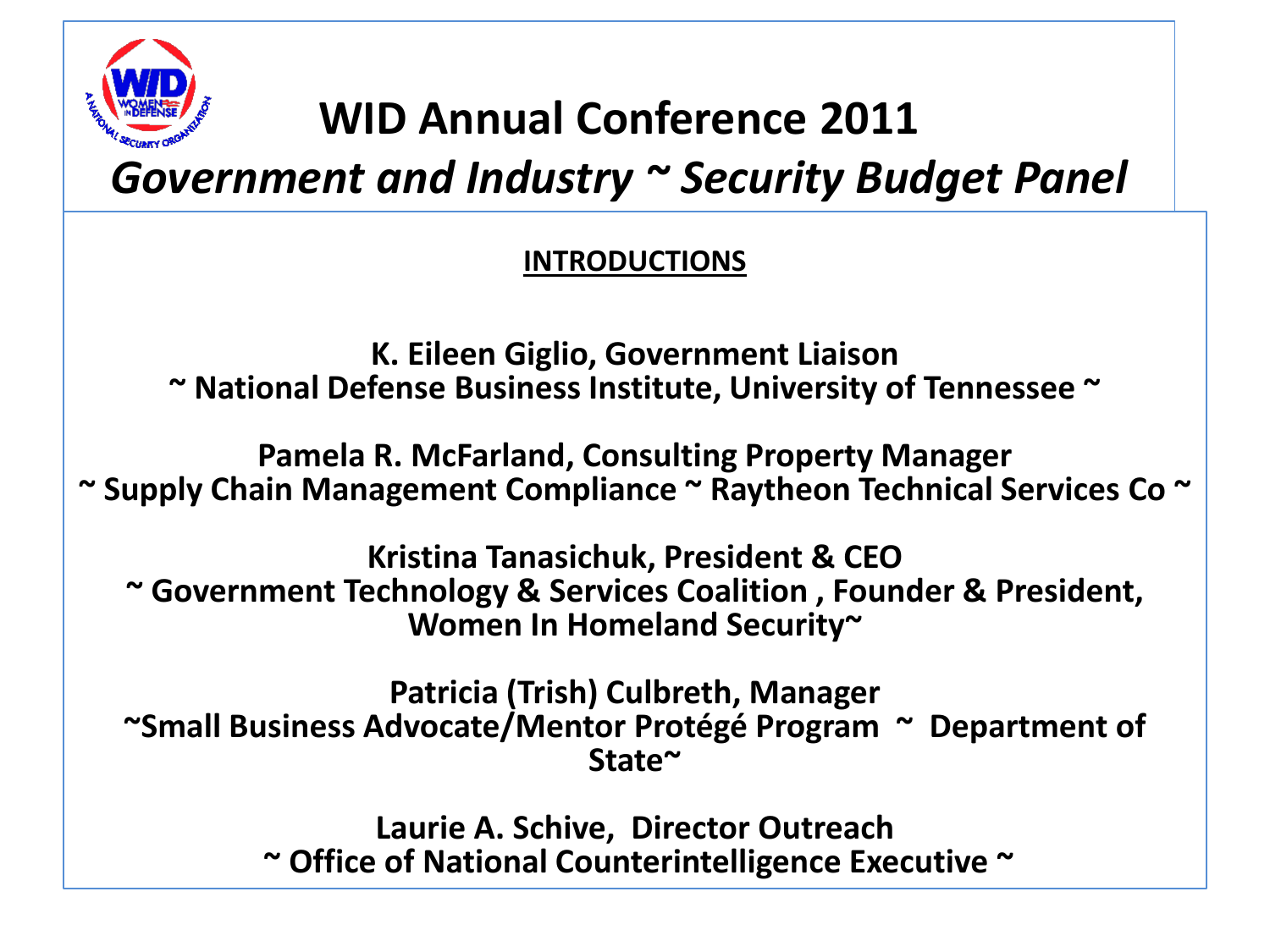

### **WID Annual Conference 2011**

*Government and Industry Panel ~ Security Budget*

### **CAREER**

**Briefly describe your current professional position**

**What motivated you to bring you to this Career field**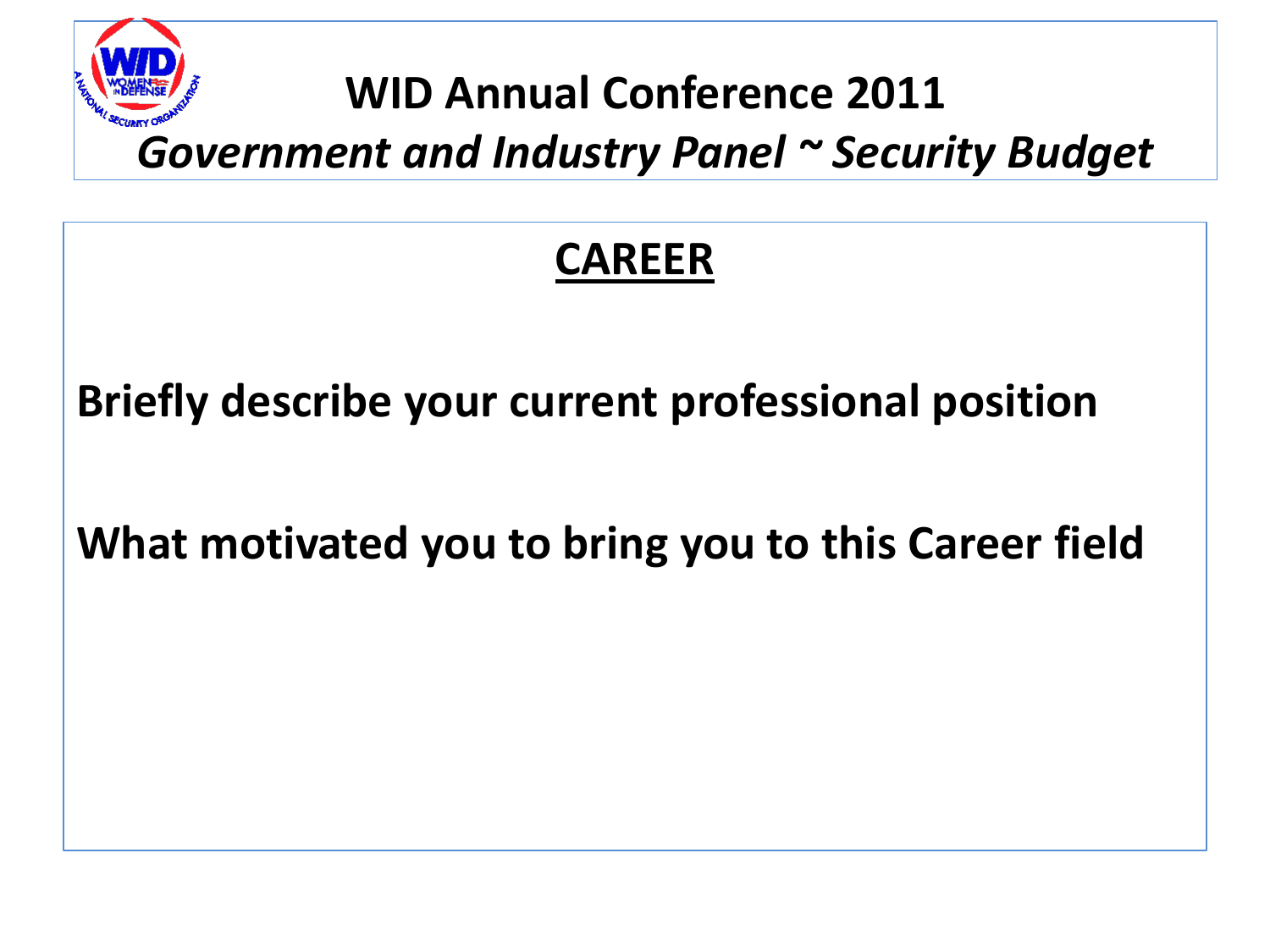# **WID Annual Conference 2011** *Government and Industry ~ Security Budget Panel*

#### **Roles & Missions**

**Provide an Overview of your Organization**

**Describe Relationships with other Government Organizations in the Security Communities**

**What capabilities do your organization contribute to the Security Community**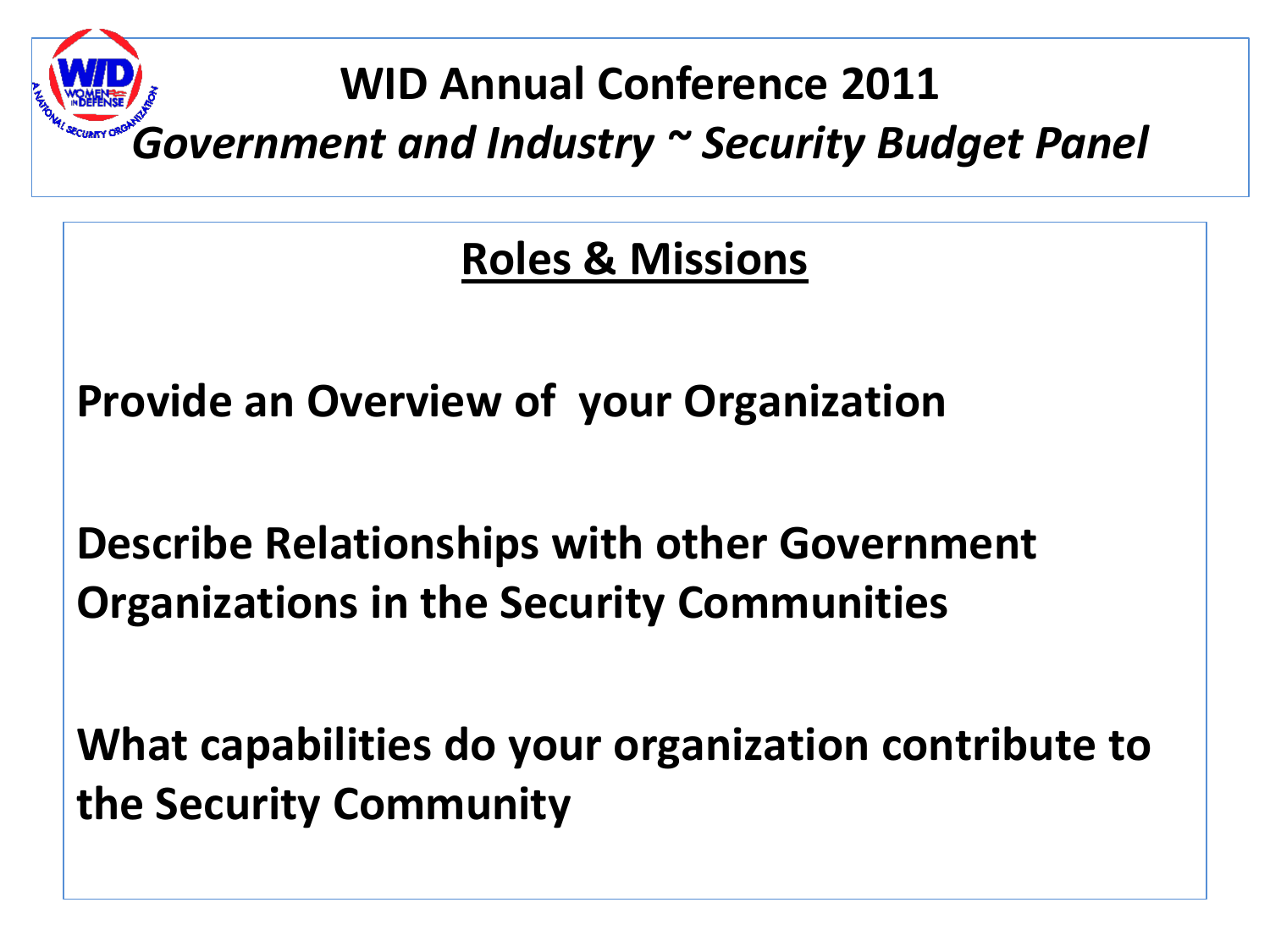# **WID Annual Conference 2011** *Government and Industry ~ Security Budget Panel*

## **RESOURCE CONSTRAINTS**

**Workforce – Staffing, Training**

**Regulations – helpful, minimal or extraordinary**

**Mission Relationships – internal and external**

**Funding – Plans & Programs**